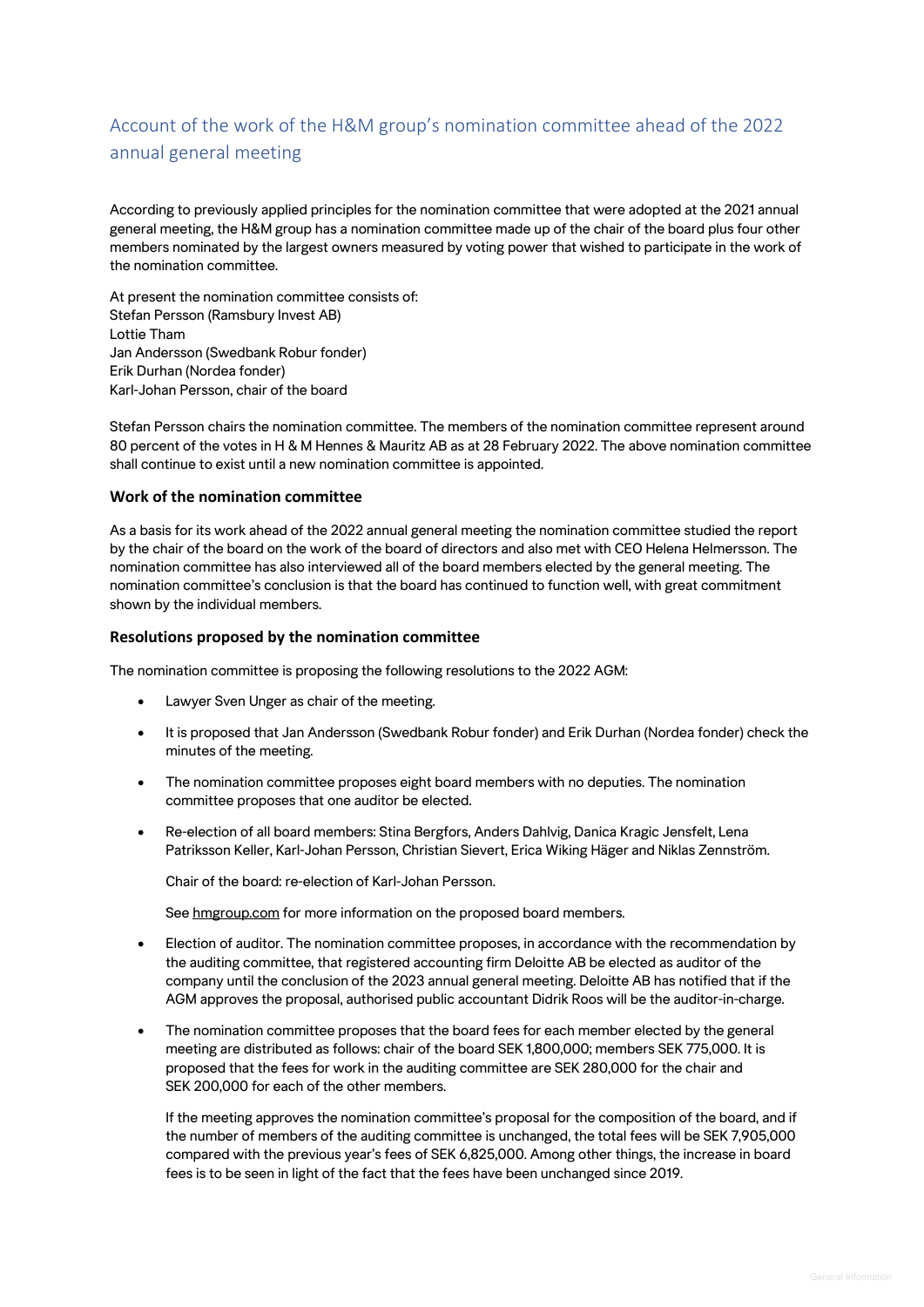- It is proposed that the auditor's fees be paid based on approved invoices.
- Proposed resolution on composition of and instructions for the nomination committee. See Annex 1.

## **The nomination committee's reasoned statement**

As the pandemic and other external factors remained challenging during the year, the board has had considerably more meetings than normal. All the members attended all the board meetings and showed great commitment, both at and between the meetings. In the nomination committee's judgment, the current board works well together as a team. In view of this, the nomination committee has chosen to prioritise continuity in the board's work and has decided not to propose any changes to the composition of the board.

The nomination committee applies section 4.1 of the Swedish Corporate Governance Code as a diversity policy and judges that the proposed board of directors meets the requirements set out in this section well. In the nomination committee's opinion, the proposed board is characterised by diversity and breadth of qualifications, experience and background and by gender balance.

The nomination committee has continued to stress the importance of gender balance, which H&M's board has had for many years. Of the members proposed for election by the general meeting, four are women and four are men. The board thus achieves with a margin the ambition communicated by the Swedish Corporate Governance Board of a 40 percent presence of the underrepresented gender on the boards of listed companies.

The nomination committee has also discussed the board members' independence and assessed that the proposed board composition satisfies the requirements that apply in respect of the members' independence, stock market experience, and accounting and auditing expertise.

#### Stockholm, March 2022

The Nomination Committee of H & M Hennes & Mauritz AB (publ)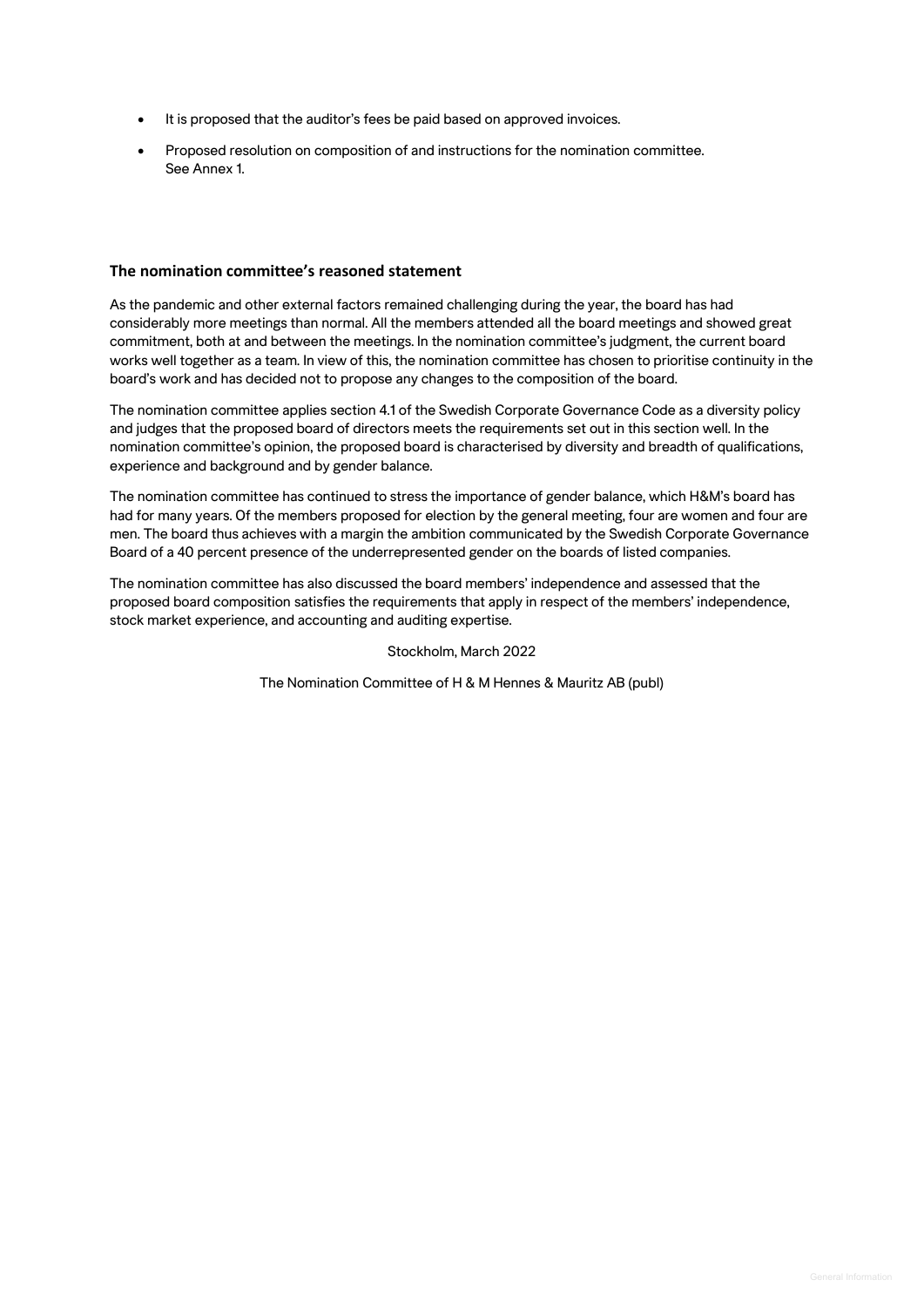## **Annex 1**

## **Proposed resolution on composition of and instructions for the nomination committee:**

The nomination committee proposes that the 2022 annual general meeting of shareholders in H&M passes the following resolution, to be effective until a general meeting of shareholders resolves otherwise.

## **A. COMPOSITION OF NOMINATION COMMITTEE**

1. The nomination committee is to consist of the chair of the board and four other members.

The four other members are to be appointed as follows: each of the four largest shareholders measured by voting power, according to the register of shareholders kept by Euroclear Sweden AB as at the last banking day in August each year, appoints a member. Determination of which are the four largest owners measured by voting power is to be based on shareholder statistics that are sorted by voting rights (in ownership groups) and include the 25 largest registered shareholders in Sweden, i.e. shareholders holding an account with Euroclear Sweden AB in their own name or shareholders holding a custody account with a manager that has given the name of the shareholder to Euroclear Sweden AB.

2. Unless the members of the nomination committee agree otherwise, the chair of the nomination committee is to be the member appointed by the largest owner measured by voting power. The chair of the committee will have the casting vote in the event that the votes are equal.

3. If any of the four largest shareholders measured by voting power declines to take part in the nomination committee, or can otherwise be assumed to have declined such a right, the next largest shareholder (measured by voting power) is to be given opportunity to appoint a member.

4. If a shareholder that nominated a member of the nomination committee notifies the nomination committee that this shareholder wishes the person it appointed to be no longer be a member of the nomination committee (e.g. because the person concerned is no longer employed), the person concerned will no longer be a member of the nomination committee.

5. If a shareholder has appointed a member of the nomination committee but at a time no less than four months before the annual general meeting is no longer one of the four largest shareholders measured by voting power, the nomination committee can decide that the member appointed by this shareholder will no longer be a member of the nomination committee.

6. If a member leaves the nomination committee before its work is completed, a replacement is to be appointed if the nomination committee considers this appropriate (taking into consideration, for example, how much of the nomination committee's work remains to be done). Such replacement member is to be appointed by the same shareholder as appointed the departing member or, if this shareholder is no longer one of the four largest shareholders measured by voting power, by the next largest shareholder.

7. H&M is to provide information on the company's website concerning the composition of the nomination committee at least six months before each annual general meeting. The company is also to provide information there concerning changes in the composition of the nomination committee.

8. The terms owner and shareholder in expressions such as "the four largest owners measured by voting power" or "the next largest shareholder" refers to shareholders as recorded in the shareholder statistics stated in 1 above.

# **B. INSTRUCTIONS FOR THE NOMINATION COMMITTEE**

1. As soon as possible after the last banking day in August each year, the chair of the board is to convene the nomination committee's first meeting and, as part of the nomination committee's work, is also to report to the nomination committee the circumstances relating to the board's work and need for special expertise etc. that may be of significance for the nomination committee's work.

2. No fees are to be paid to the members of the nomination committee. The nomination committee may charge to the company any reasonable costs for travel and investigations.

3. The nomination committee is to submit proposals to each annual general meeting for the following:

a) election of a chair for the meeting;